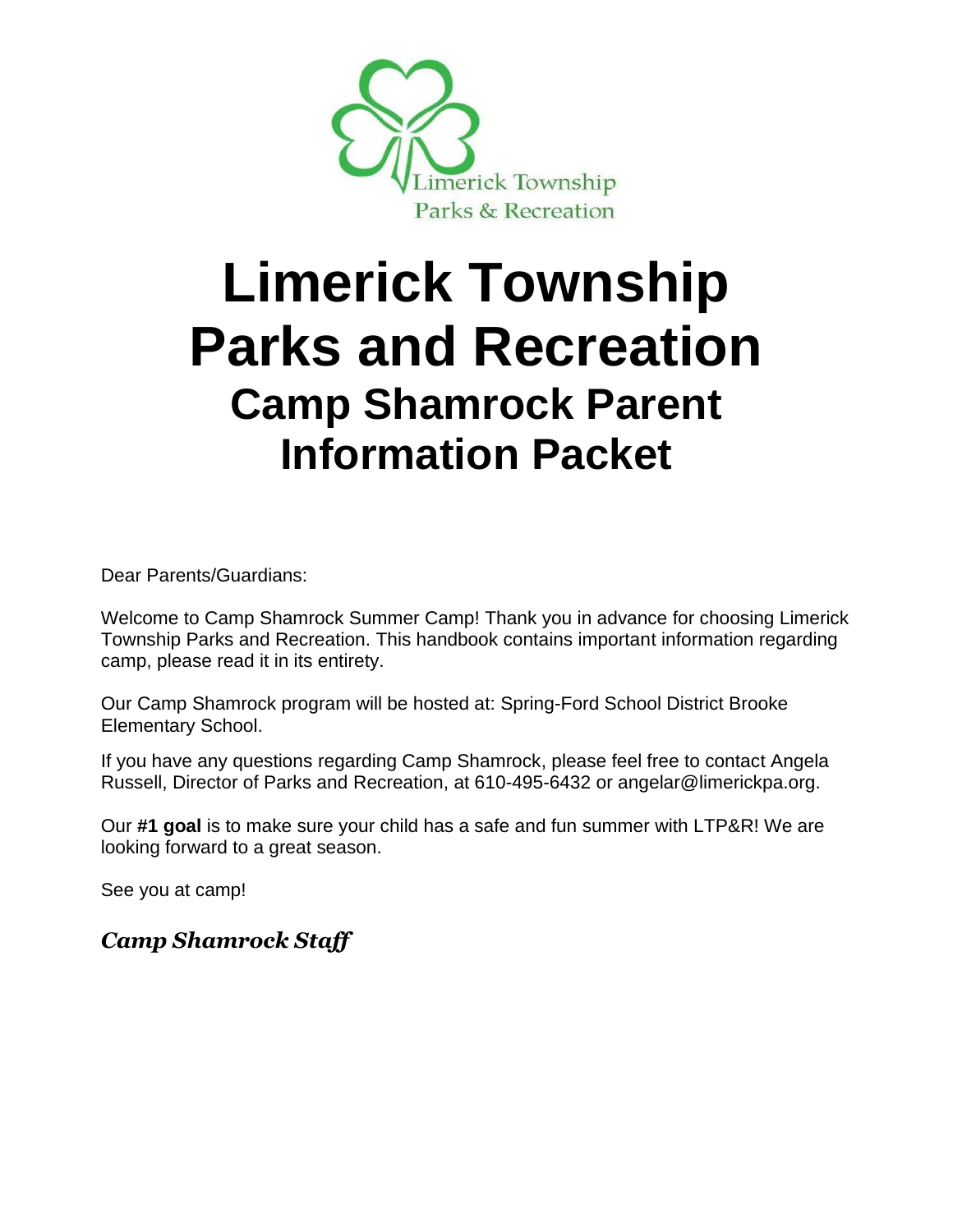# GENERAL CAMP INFORMATION

Camp Shamrock is designed for children who are entering  $1<sup>st</sup>$  grade through  $4<sup>th</sup>$  grade. Each week is different with a variety of carefully planned activities – including arts and crafts, organized games, and special events. Campers are grouped by age and have an Assistant Site Supervisor and campers assigned to them to lead age-appropriate activities.

Camp Shamrock runs Monday through Friday at: Brooke Elementary School. Camp hours are 9:00 am to 4:00 pm. Extended Hours Program is available from 8:00 am to 9:00 am in the morning and 4:00 – 5:00 pm in the afternoon.

Camp Shamrock will be CLOSED on July 4th due the Holiday.

Parents are reminded that our staff supervision is during camp hours only. Please be sure to pick-up and drop-off your children at the stated times.

All registered campers will receive a Camp Shamrock t-shirt to wear for camp. *If you are interested in purchasing extra camp shirts, they can be bought at the Parks & Recreation office for \$10.00 a shirt.* 

# STAFFING

The Camp Shamrock site is managed by a qualified staff of Site Supervisors, Assistant Site Supervisors, Camp Counselors and Counselors in Training Volunteers (CITs).

All members of the Camp Shamrock staff are trained to provide quality care for our campers. All staff members have obtained successful criminal background checks, child abuse clearances and FBI clearances. All staff has completed a screening process that meets the requirements set forth by the Limerick Township Parks & Recreation Department and all staff members are required to attend an in-service training orientation. All Supervisors are CPR and First Aid certified.

The camp program and staff are supervised by Angela Russell, Director of Parks and Recreation.

## CAMP RULES & REGULATIONS

Your child should wear comfortable clothing and sneakers each day. Open toe/open heel shoes are not permitted. Children will get dirty at camp, please dress them accordingly.

Children are responsible for helping to keep the school and playground areas clean. They are expected to clean up after lunch, snacks, and crafts. Please keep in mind that we are guests at Brooke Elementary School.

Children are expected to use appropriate playground structures and equipment as they are intended. Rules for use will be explained each Monday to all campers. Children may be prohibited from using the structure or equipment if problems persist. Camp staff will be monitoring bathroom breaks as well as supervising bathroom facilities from the outside. All campers need to be able to use the restrooms unassisted.

Children must listen to the staff at all times; failure to do so may result in removal from camp.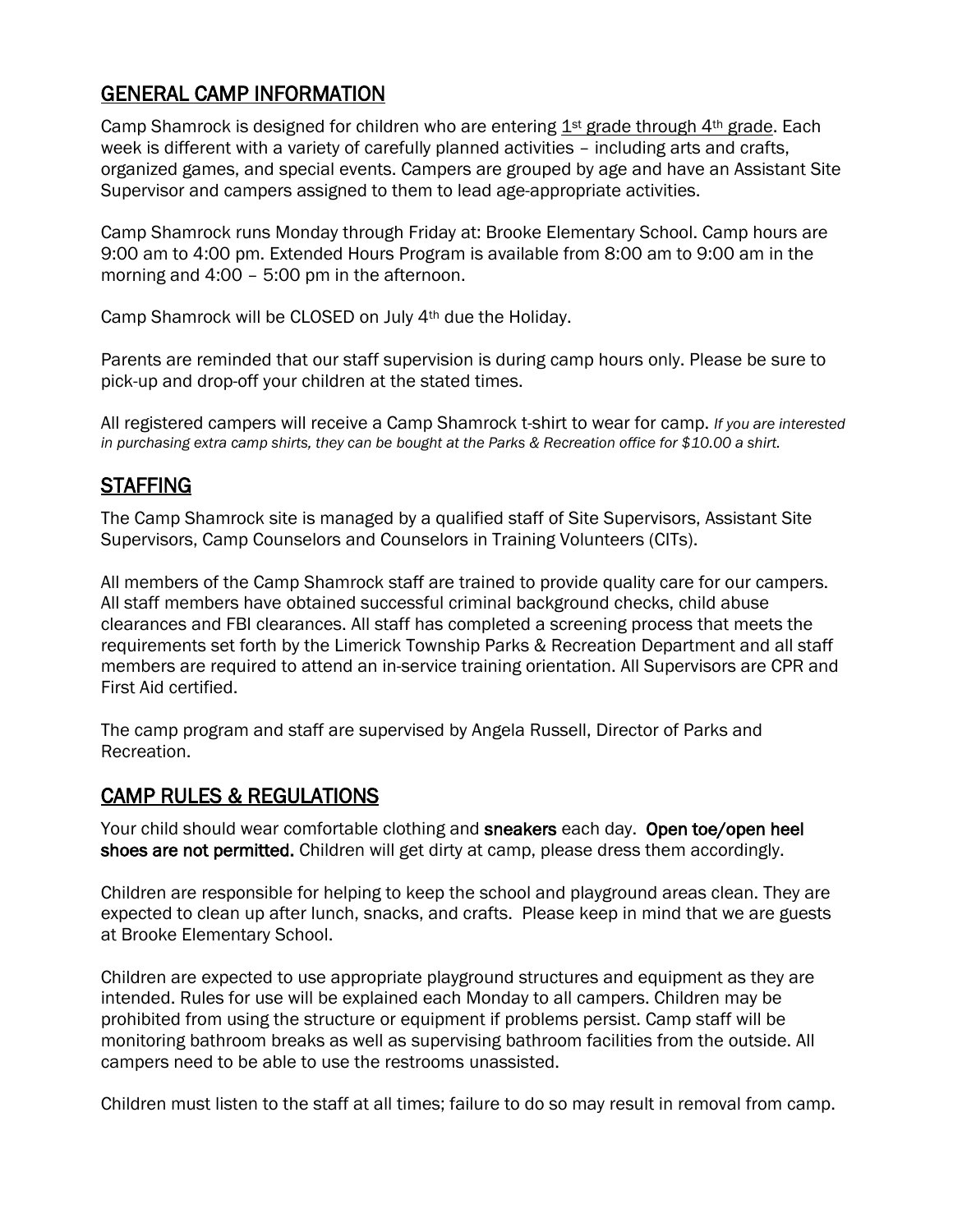On hot days, children may be participating in water activities, such as water balloons, sponge relays, etc. When indicated, please have your child wear their bathing suit under their clothes. These days will be clearly marked on the white board near the sign in/out table.

Backpacks are permitted at camp, but we suggest that anything valuable be left at home. We are not responsible if something is stolen or lost, but we will make every effort to prevent it. Please make sure any and all items are clearly labeled with your child's name. The following list of items is prohibited at camp:

- IPods/ IPads
- Handheld gaming electronics
- Knives/weapons of any kind
- Toy guns
- Cell phones\*

\*It is recommended cell phones are left at home. The Site Supervisor has access to a phone if parents need to be contacted. If a parent or guardian needs to contact their child or camp staff for any reason, please contact the Parks & Recreation Department at 610-495-6432. If a child must bring a cell phone, their cell phone must remain in the camper's backpack during camp hours. Campers are not permitted to carry cell phones during camp hours.

If a child brings any prohibited items to camp, the item will be confiscated and returned to his/her parent at the end of the day. These items are banned in order to eliminate any disruption or safety concerns that may arise from their use.

Lost & Found items will be kept in a Lost & Found bin at the camp site. If items are not claimed by the end of camp, all items will be donated.

# BEHAVIOR ISSUES

Limerick Township Parks and Recreation takes behavior issues very seriously and has protocols to deal with situations involving misbehavior. Appropriate behavior is expected of all participants during the summer camp programs. Respectful interactions between program participants and staff are essential to having a successful program experience. Bullying, fighting, inappropriate behavior/language and continual disregard for camp policies and procedures will not be tolerated. Camp staff will do their best to redirect any misbehavior and resolve any issues to achieve a positive outcome for all involved. If positive outcomes cannot be achieved, or if a camper exhibits continuous disruptive behavior, Limerick Township reserves the right to suspend or dismiss the camper from the program without refund.

Please keep in mind that Limerick Township Parks and Recreation reserves the right to change our behavior procedures based on the severity of the incident.

#### REFUND POLICY

No refunds will be issued for camp cancellations unless requests are made in writing prior to 14 days of the start of the camp program. After this date, no refunds will be issued. All refunds are subject to a 10% administrative fee of total registration, per child. No refunds are given for field trips/activities.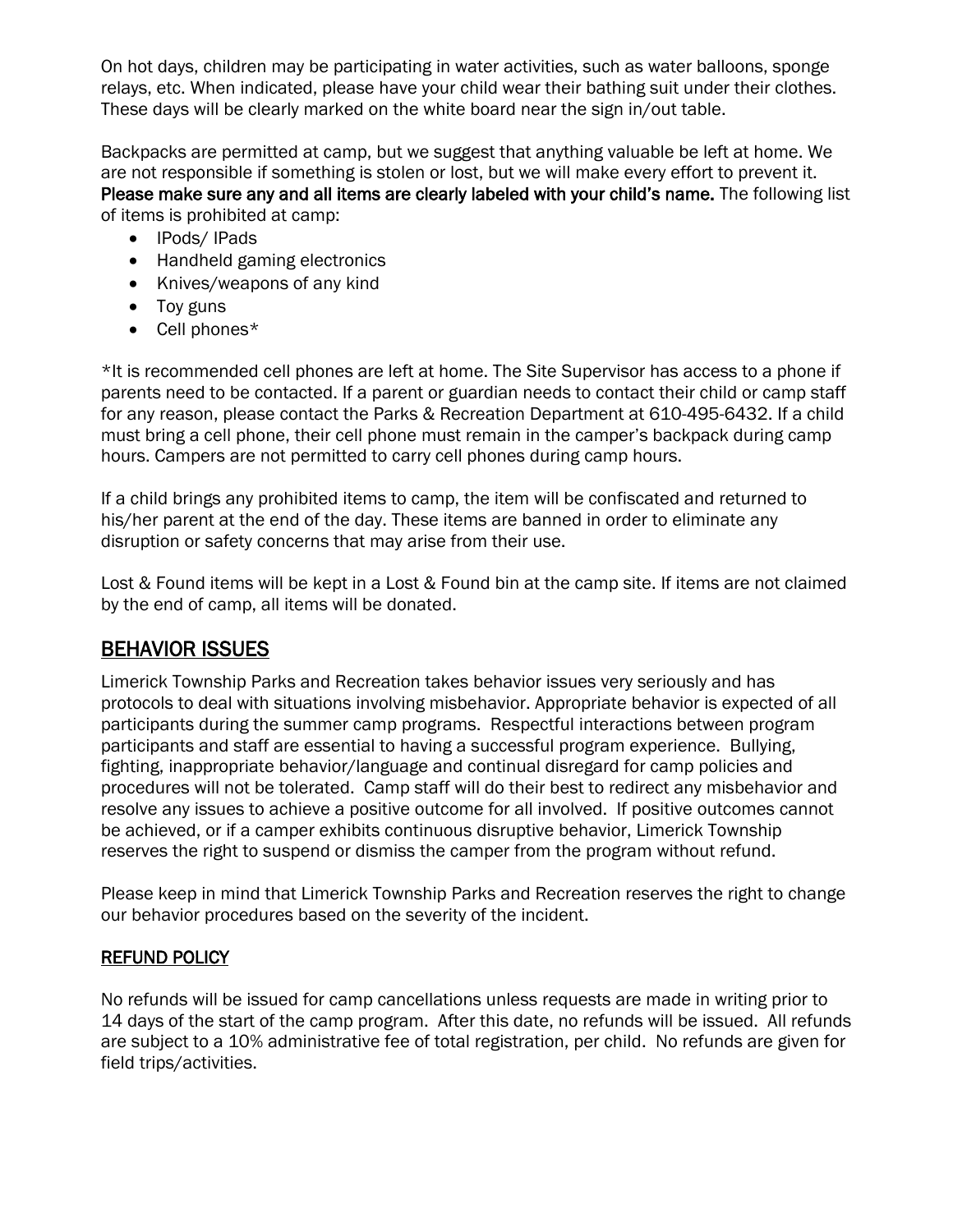

# Limerick Township Parks and Recreation Department

# DISCIPLINE INFRACTION GRID

Name: \_\_\_\_\_\_\_\_\_\_\_\_\_\_\_\_\_\_\_\_\_\_\_\_\_\_\_\_\_\_\_\_\_\_\_\_\_ Age: \_\_\_\_\_\_\_\_\_\_\_\_\_\_\_\_

| <b>OFFENSE</b>                                                                                                                                         |                                                                      | כ                                                                                                    | 2                                                                                    |
|--------------------------------------------------------------------------------------------------------------------------------------------------------|----------------------------------------------------------------------|------------------------------------------------------------------------------------------------------|--------------------------------------------------------------------------------------|
| Drugs, Alcohol<br>Sexual Harassment                                                                                                                    | <b>IMMEDIATE REMOVAL</b><br>FROM CAMP (No refund)<br>Parent Initial  |                                                                                                      |                                                                                      |
| <b>Disrespect</b><br>towards staff<br>Fighting<br><b>Bullying</b><br>Cursing<br>Inappropriate behavior<br>Breaking camp, trip,<br>and playground rules | Write Up & Phone Call<br>Date, Time, Staff Initial<br>Parent Initial | Write Up, Loss of Privilege,<br>Discussion of removal<br>Date, Time, Staff Initial<br>Parent Initial | <b>Immediate removal</b><br>from camp<br>Date, Time, Staff Initial<br>Parent Initial |

Limerick Township Parks & Recreation reserves the right to change or alter the above procedures based on the severity of each individual incident.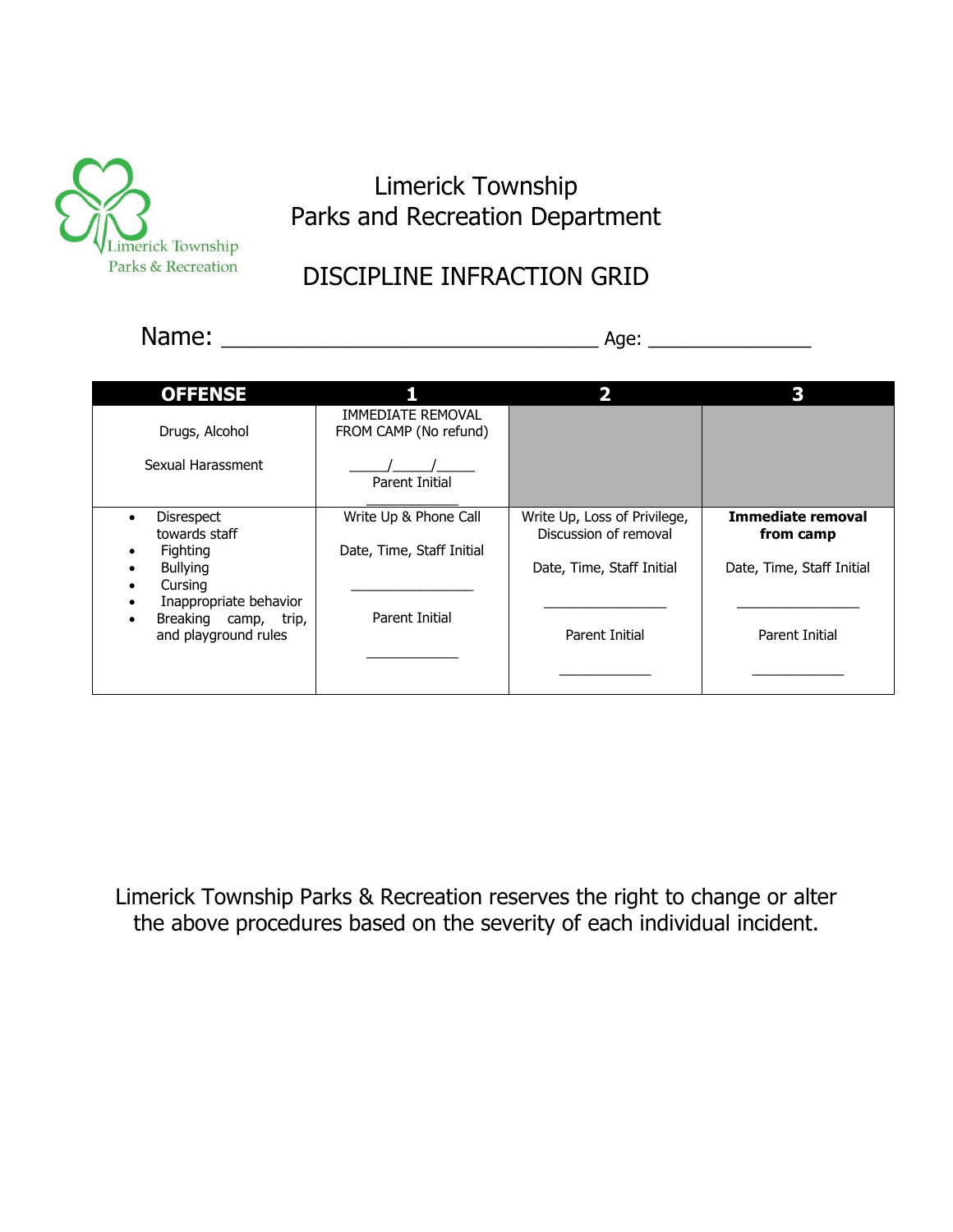# DAILY LUNCH INFORMATION

Children are responsible for bringing their own lunch and refillable water bottle every day. It is recommended that they have an insulated lunch bag as there is no refrigeration available. Bags must be clearly marked with your child's name. Each day campers will have a break for lunch and two snacks.

Every Wednesday will be Pizza Party Wednesday. The cost for the Pizza Party is \$5.00 and includes 2 slices of pizza, 1 juice drink and 1 snack (chips, pretzels, etc.). This is not mandatory, just a special treat we offer for the campers. Sign-up sheets will be available at your camp site and must be handed in by the end of the camp day on Tuesday. No exceptions.

Every Friday will be Pretzel Friday. The cost is \$1 per pretzel. This is not mandatory, just a special treat we offer for the campers. Sign-up sheets will be available at your camp site and must be handed in by the end of camp on Thursday. No exceptions.

## SIGN IN & SIGN OUT PROCEDURES

In the interests of extended safety for all our campers, Camp Shamrock has sign in and sign out procedures for camp. The system is simple but will require the cooperative efforts of parents and staff. *The idea is to assure that the proper person picks up the proper camper(s) each day.*

- Each camp group will be assigned to a sign in table for all camp day starts/ends. This is where all parents should drop-off & pick-up their campers each day.
- Each parent must show a driver's license when picking up their child. The name on the ID must match with the parent name on the registration form.
- ◆ Each parent MUST walk their camper to the sign in table and sign them in. No camper is allowed to sign themselves in or out of camp.
- If someone other than the parent on the registration form is picking up your camper, a note MUST be sent in. This person must also show ID when picking up.

#### NO CAMPERS WILL BE RELEASED UNLESS PROPER AND CORRECT IDENTIFICATION IS PRESENTED. NO EXCEPTIONS.

Thank you for helping us keep your camper safe. We appreciate your understanding that there will be no exceptions to this procedure.

# PICK UP AND DROP OFF TIMES

Regular Camp Hours run Monday through Friday from **9:00am to 4:00pm**. The Extended Hours program runs Monday through Friday 8:00am to 5:00pm. Please note that Extended Hours are ONLY for campers who are registered for these hours and will be charged an additional fee if dropped off early or picked up late.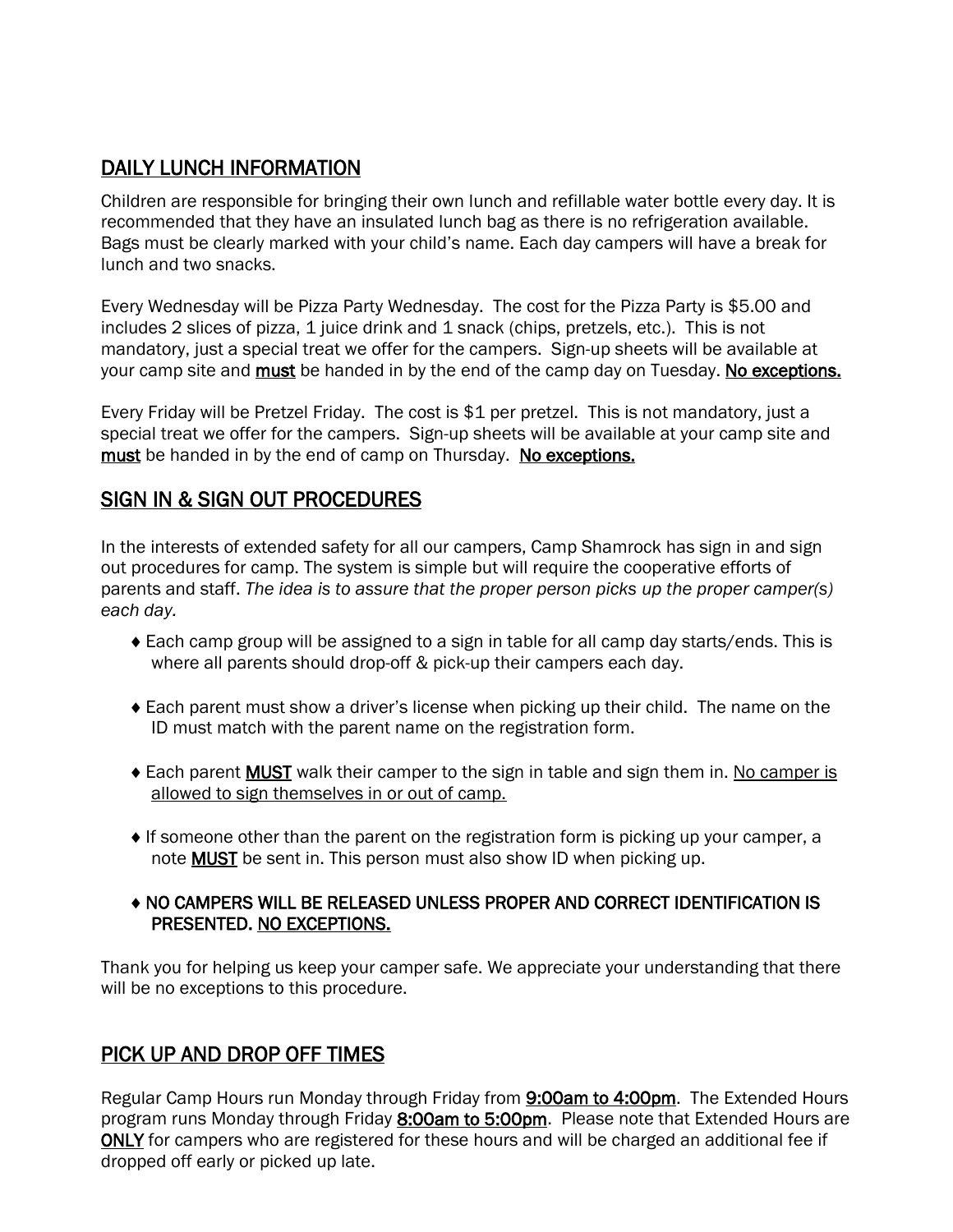If you are interested in the Extended Hours program, please stop by the Parks and Recreation Office at the Limerick Township Building and register for the Extended Hours program.

# IT HAPPENS – LATE PICK-UP FEES

We understand that sometimes extenuating circumstances prohibit a parent from picking up a child on time. However, we are also concerned with fairness to our staff members. With this in mind, the following DAILY LATE PICK-UP FEES will be charged:

#### REGULAR CAMP HOURS

| $4:00 - 4:05$ pm | <b>NO CHARGE</b>                    |
|------------------|-------------------------------------|
| 4:06 - 4:10 pm   | \$5 per child                       |
| 4:11-4:15 pm     | \$10 per child                      |
| 4:16-4:20 pm     | \$15 per child                      |
| 4:21-4:25 pm     | \$20 per child                      |
| 4:30 pm & later  | \$30 +\$1/min. thereafter per child |
|                  |                                     |

# EXTENDED CAMP HOURS

| $5:00 - 5:05$    | <b>NO CHARGE</b>                    |
|------------------|-------------------------------------|
| $5:06 - 5:10$ pm | \$5 per child                       |
| $5:11 - 5:15$ pm | \$10 per child                      |
| $5:16 - 5:20$ pm | \$15 per child                      |
| $5:21 - 5:25$ pm | \$20 per child                      |
| 5:30 pm & later  | \$30 +\$1/min. thereafter per child |

- > 1<sup>st</sup> incident: fees will be charged after 15 minutes; must be paid before child is permitted to return to site.
- ➢2nd incident: fees charged as published; must be paid before child is permitted to return to site.

➢3rd incidents: child is immediately dismissed from the program with no refund of registration fees.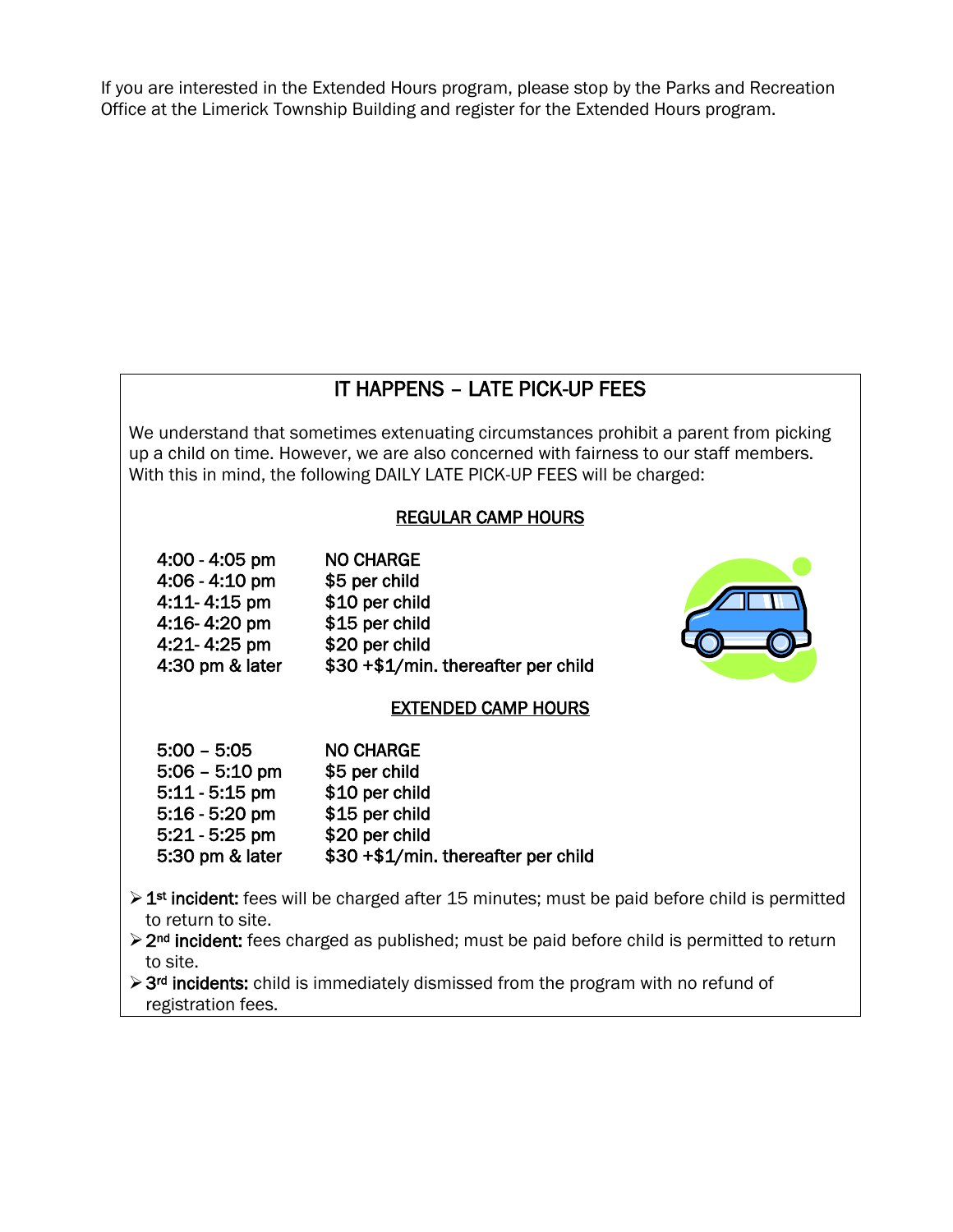# **ABSENCES**

Notifying LTP&R of an absence is not required. We do ask if your child is absent due to a contagious condition, please notify the office so that other parents can be notified that their child may have been exposed. If your child has been ill, we require them to stay home for at least 24 hours after the symptoms have subsided. Please help us keep our campers and staff safe by keeping your camper home if they are not feeling well.

NOTE: There will be no fee reduction or reimbursement for absences.

| 5                     |                 |                         |                | I Need to Stay Home if                                |                   |                      |
|-----------------------|-----------------|-------------------------|----------------|-------------------------------------------------------|-------------------|----------------------|
| I have a              | l am            | I have                  | I have a       | I have                                                | I have an         | have been in the     |
| <b>Fever</b>          | <b>Vomiting</b> | <b>Diarrhea</b>         | Rash           | Head Lice   Eye Infection                             |                   | Hospital             |
|                       |                 | $\overline{\mathbf{o}}$ |                |                                                       |                   |                      |
| <b>Temperature of</b> | Within the      | Within the              | Body rash with | Itchy head,                                           | Redness, Itching, | <b>Hospital stay</b> |
| 100°F or higher       | past 24 hours   | past 24 hours           |                | itching or fever active head lice discharge from eyes | and/or "crusty"   | and/or ER visit      |

# **I AM READY TO GO BACK TO CAMP WHEN I AM.....**

| Fever free for | Free from    | Free from     | Free from    | <b>Treated with</b> | Eye has       | Released by  |
|----------------|--------------|---------------|--------------|---------------------|---------------|--------------|
| 24 hours       | vomiting for | diarrhea for  | rash itching | appropriate         | returned to   | your medical |
| without the    | at least 2   | at least 24   | or fever and | live treatment      | normal or     | provider to  |
| use of fever   | solid meals  | hours without | evaluated by | at home and         | have a note   | return to    |
| reducing       | without the  | the use of    | a doctor if  | proof is            | from a doctor | camp.        |
| medications.   | use of medi- | medications.  | needed.      | provided to         | to return to  |              |
|                | cations.     |               |              | Camp                | camp.         |              |
|                |              |               |              |                     |               |              |



# WEATHER ALERT!!

If there is rain or a high heat index,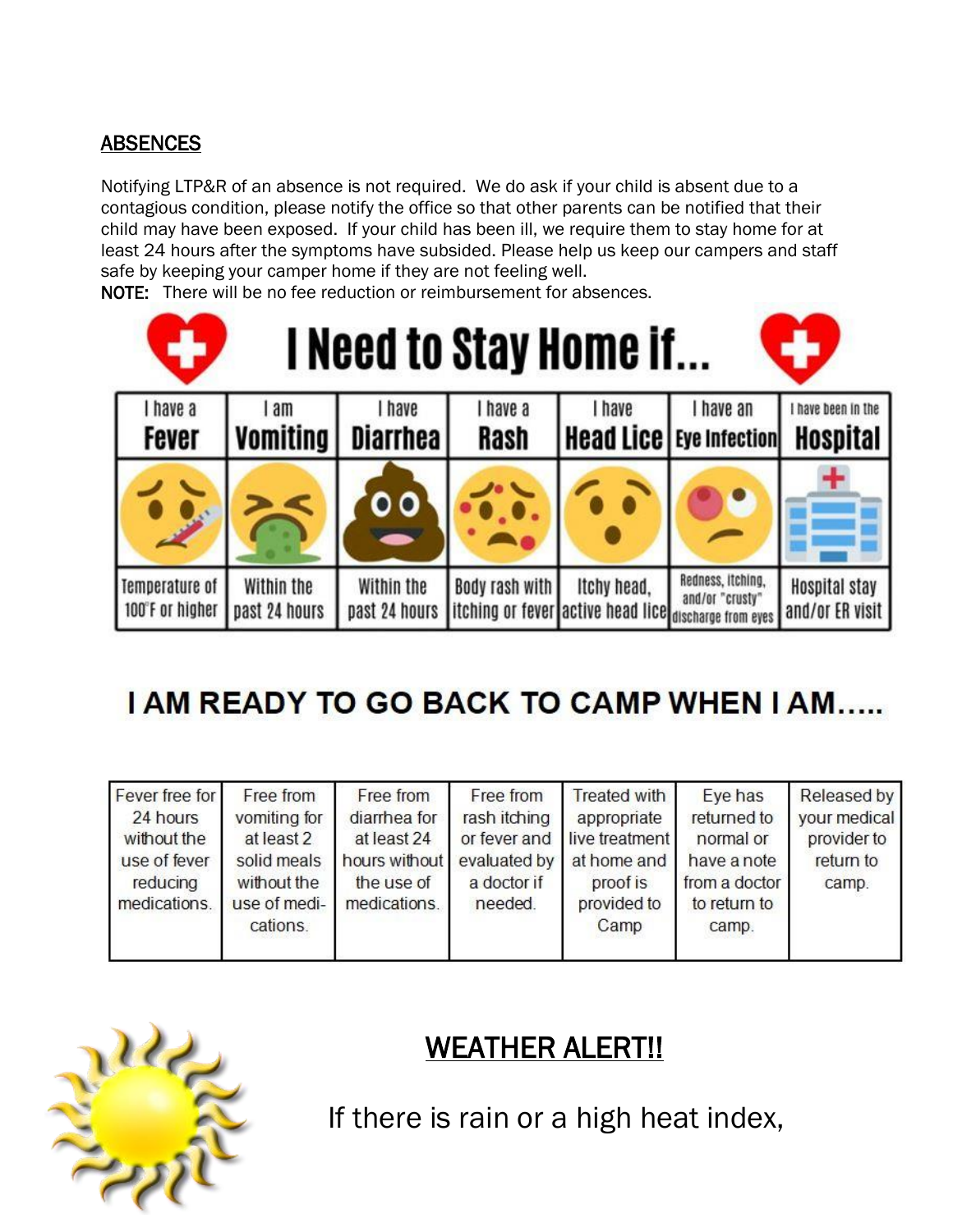# camp will still go on. Activities will take place indoors.

# MEDICAL INFORMATION

It is extremely important that we have all necessary medical information concerning your child.

The responsibility for administering medications rests with the camper's legal parent or guardian. No camp staff is permitted to administer medication. It is important that all medication be taken at home. No medication is to be sent to camp unless it is a prescription drug for preventive reasons or emergency conditions such as seizures, heart conditions, asthma, bee stings or allergy conditions.

These preventive or emergency medications may be sent to camp if the rules listed below are followed:

 1. Note from the doctor stating name of medication, how it is to be given, amount, time, and diagnosis of illness. The medication must have the prescription label on the container.

 2. Note from the parent or legal guardian giving approval for the medication to be administered by the camper under staff supervision.

 3. For emergency conditions such as bee sting reaction, the Site Supervisor will call the parents/guardians.

All medical information is kept strictly confidential.

## SUNCREEN

Please apply sunscreen to your child daily. We request sunscreen be sent to camp daily, labeled with your child's name. Staff members are not permitted to apply lotion to children. All groups take several water breaks and to reapply sunscreen throughout the day. Please speak to your child how important it is to reapply at each break as they spend a great amount of time each day outdoors. Also, take time before camp starts to practice with your child how and where (back of neck, face, etc.) to apply sunscreen correctly.

## FIELD TRIP INFORMATION

All campers are invited to participate in Field Trips, but it is not mandatory. If a camper is not registered for a trip, they will stay at the camp site and have a regular camp day.

Limerick Township Parks & Recreation requires the campers to wear their camp shirts on days of field trips, for safety and security purposes. Campers are not permitted on trips without their t-shirts. *If you are interested in ordering extra camp shirts, they can be ordered at the Parks & Recreation office for \$10.00 a shirt.* 

ALL TRIPS MUST BE PAID IN FULL AT THE PARK AND RECREATION OFFICE, IN THE LIMERICK TOWNSHIP BUILDING, THE MONDAY PRIOR TO THE TRIP. Trip forms and payments will be accepted at the camp site on Monday's from 8am to 9:30am ONLY.

Field trips are scheduled to leave at various times from the camp site. Please be sure that your camper is on time for camp if they are going on a scheduled field trip. If it is time to leave for the trip and your child is not present at camp, we will assume they will